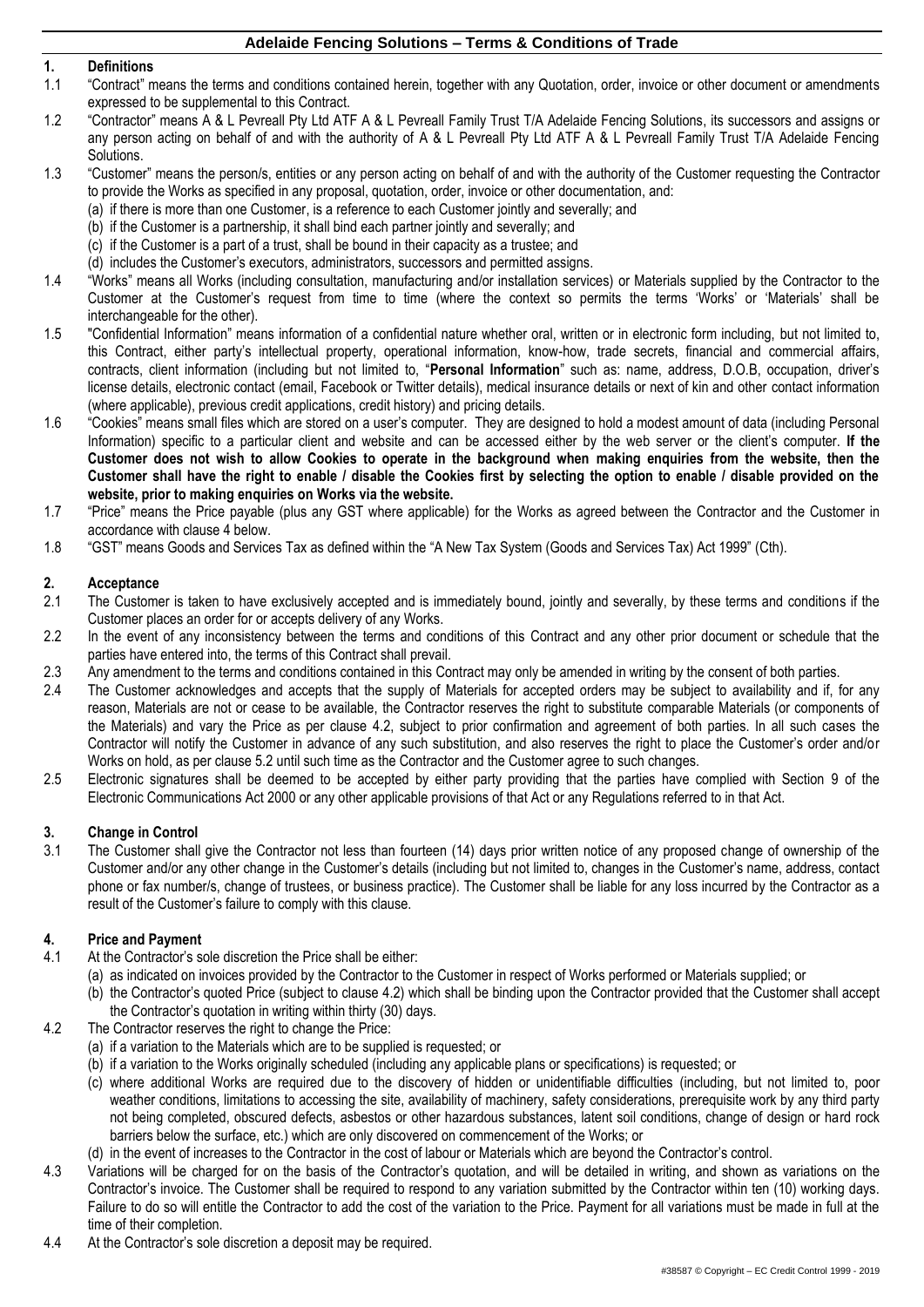- 4.5 Time for payment for the Works being of the essence, the Price will be payable by the Customer on the date/s determined by the Contractor, which may be:
	- (a) on completion of the Works; or
	- (b) by way of progress payments in accordance with the Contractor's specified progress payment schedule. Such progress payment claims may include the reasonable value of authorised variations and the value of any Materials delivered to the site but not yet installed; or
	- (c) thirty (30) days following the end of the month in which a statement is posted to the Customer's address or address for notices;
	- (d) the date specified on any invoice or other form as being the date for payment; or
	- (e) failing any notice to the contrary, the date which is seven (7) days following the date of any invoice given to the Customer by the Contractor.
- 4.6 Payment may be made by cash, cheque, bank cheque, electronic/on-line banking, credit card (a surcharge may apply per transaction), or by any other method as agreed to between the Customer and the Contractor.
- 4.7 The Contractor may in its discretion allocate any payment received from the Customer towards any invoice that the Contractor determines and may do so at the time of receipt or at any time afterwards. On any default by the Customer the Contractor may re-allocate any payments previously received and allocated. In the absence of any payment allocation by the Contractor, payment will be deemed to be allocated in such manner as preserves the maximum value of the Contractor's Purchase Money Security Interest (as defined in the PPSA) in the Materials.
- 4.8 The Customer shall not be entitled to set off against, or deduct from the Price, any sums owed or claimed to be owed to the Customer by the Contractor nor to withhold payment of any invoice because part of that invoice is in dispute.
- 4.9 Unless otherwise stated the Price does not include GST.

# **5. Provision of the Works**

- Subject to claus[e 5.2](#page-1-0) it is the Contractor's responsibility to ensure that the Works start as soon as it is reasonably possible.
- <span id="page-1-0"></span>5.2 The Works' commencement date will be put back and/or the completion date extended by whatever time is reasonable in the event that the Contractor claims an extension of time where completion is delayed by an event beyond the Contractor's control, including but not limited to any failure by the Customer to:
	- (a) make a selection; or
	- (b) have the site ready for the Works; or
	- (c) notify the Contractor that the site is ready.
- 5.3 At the Contractor's sole discretion, the cost of delivery is in addition to the Price.
- 5.4 The Contractor may deliver the Works by separate instalments. Each separate instalment shall be invoiced and paid in accordance with the provisions in these terms and conditions.
- 5.5 Any time specified by the Contractor for delivery of the Works is an estimate only and the Contractor will not be liable for any loss or damage incurred by the Customer as a result of delivery being late. However both parties agree that they shall make every endeavour to enable the Works to be supplied at the time and place as was arranged between both parties. In the event that the Contractor is unable to supply the Works as agreed solely due to any action or inaction of the Customer, then the Contractor shall be entitled to charge a reasonable fee for resupplying the Works at a later time and date, and/or for storage of the Materials.

### **6. Risk**

- <span id="page-1-1"></span>6.1 If the Contractor retains ownership of the Materials under clause [10](#page-2-0) then:
	- (a) where the Contractor is supplying Materials only, all risk for the Materials shall immediately pass to the Customer on delivery and the Customer must insure the Materials on or before delivery. Delivery of the Materials shall be deemed to have taken place immediately at the time that either:
		- (i) the Customer or the Customer's nominated carrier takes possession of the Materials at the Contractor's address; or
		- (ii) the Materials are delivered by the Contractor or the Contractor's nominated carrier to the Customer's nominated delivery address (even if the Customer is not present at the address).
	- (b) where the Contractor is to both supply and install Materials then the Contractor shall maintain an appropriate insurance policy until the Works are completed. Upon completion of the Works all risk for the Works shall immediately pass to the Customer.
- 6.2 Notwithstanding the provisions of clause [6.1](#page-1-1) if the Customer specifically requests the Contractor to leave Materials outside the Contractor's premises for collection or to deliver the Materials to an unattended location then such materials shall always be left at sole risk of the Customer and it shall be the Customer's responsibility to ensure the Materials are insured adequately or at all. In the event that such Materials are lost, damaged or destroyed then replacement of the Materials shall be at the Customer's expense.
- 6.3 The Customer warrants that the structure of the building/s or equipment in or upon which Materials are to be installed or erected is sound and will sustain the installation and Works incidental thereto and the Contractor shall not be liable for any claims, demands, losses, damages, costs and expenses howsoever caused or arising should the building/s or equipment be unable to accommodate the installation.
- 6.4 The Contractor shall be entitled to rely on the accuracy of any plans, specifications and other information provided by the Customer. The Customer acknowledges and agrees that in the event that any of this information provided by the Customer is inaccurate, the Contractor accepts no responsibility for any loss, damages, or costs however resulting from these inaccurate plans, specifications or other information.
- 6.5 The Customer agrees that all materials supplied by the Customer or the Customer's third party sub-contractors will:
	- (a) be supplied in accordance with all legislative requirements;
- (b) be suitable for their inclusion into the Works.
- 6.6 Where the Customer has supplied materials for the Contractor to complete the Works, the Customer acknowledges that it accepts responsibility for the suitability of purpose, quality and any faults inherent in those materials. However, if in the Contractor's opinion, it is believed that the materials supplied will not conform to the state regulations, then the Contractor shall be entitled, without prejudice, to halt the Works until the appropriate conforming materials are sourced and all costs associated with such a change to the plans will be invoiced in accordance with clause [4.2.](#page-0-1)
- 6.7 The Customer also acknowledges and accepts that:
	- (a) variations of colour, texture, marking and weathering may occur due to the Materials being man-made or natural products (including, but not limited to, timber, timber composite, paving and natural stone products). Whilst every effort will be taken by the Contractor to match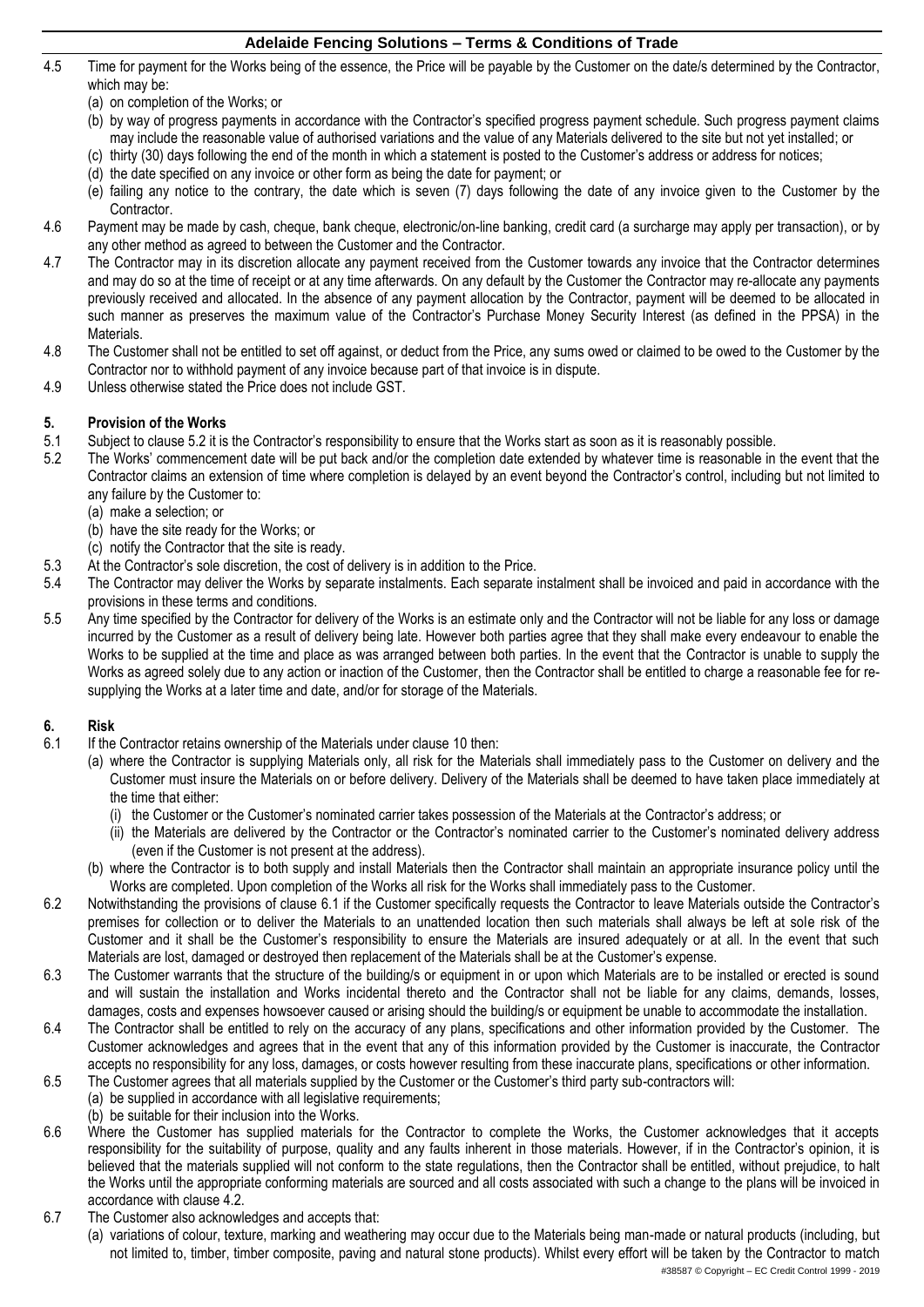colour, texture and marking of such natural products, the Contractor shall not be liable for any loss, damages or costs (howsoever arising), resulting from any variation in colour, texture and marking between batches, or sale samples, and the final Materials provided; and

- (b) the Materials may slowly fade or change colour over time, expand, contract or distort as a result of exposure, heat, cold weather and with natural weathering over time or be damaged or disfigured by bird or animal faecal matter, impact or scratching, especially when positioned outdoors.
- 6.8 The Customer must be on site to supervise the marking out of the fence line, placement of boundary pegs and during the installation of the fence. If the Customer fails to comply with this clause, then the Contractor accepts no responsibility for installation decisions that need to be made by the Contractor in the Customer's absence.
- 6.9 The Customer acknowledges that it is the Customer's responsibility to remove any existing fence (including existing footings), trees, vines and shrubs to allow the Contractor clear access along the proposed fence line prior to commencement of work by the Contractor unless otherwise agreed in writing between the Contractor and the Customer. Under no circumstances will the Contractor handle removal of asbestos product.
- 6.10 Where fencing is installed on a retaining wall the Contractor shall not be liable for any movement in the fence due to consolidation, or the movement of soil or any other component of the retaining wall.
- 6.11 The Contractor shall not be responsible for digging land out under fence lines nor removal of soil from the site.
- 6.12 The Contractor reserves the right to touch-up all products supplied and installed on the site to rectify minor blemishes or damage to paintwork.

# **7. Access**

The Customer shall ensure that the Contractor has clear and free access to the site at all times to enable them to undertake the Works. The Contractor shall not be liable for any loss or damage to the site (including, without limitation, damage to pathways, driveways and concreted or paved or grassed areas) unless due to the negligence of the Contractor.

### **8. Underground/Hidden Services**

- <span id="page-2-1"></span>8.1 Prior to the Contractor commencing any work the Customer must advise the Contractor of the precise location of all underground/hidden services on the site and clearly mark the same. The hidden mains & services the Customer must identify include, but are not limited to, electrical services, gas services, sewer services, pumping services, sewer connections, sewer sludge mains, water mains, irrigation pipes, telephone cables, fibre optic cables, oil pumping mains, and any other services that may be on site.
- 8.2 Whilst the Contractor will take all care to avoid damage to any underground/hidden services the Customer agrees to indemnify the Contractor in respect of all and any liability claims, loss, damage, costs and fines as a result of damage to services not precisely located and notified as per clause [8.1.](#page-2-1)

# **9. Compliance with Laws**<br>**9.1** The Customer and the 0

- The Customer and the Contractor shall comply with the provisions of all statutes, regulations and bylaws of government, local and other public authorities that may be applicable to the Works.
- 9.2 The Customer shall obtain (at the expense of the Customer) all licenses, resource consents and approvals that may be required for the Works.
- 9.3 The Customer agrees that the site will comply with any work health and safety (WHS) laws relating to the site and any other relevant safety standards or legislation.

### <span id="page-2-0"></span>**10. Title**

- <span id="page-2-2"></span>10.1 The Contractor and the Customer agree that ownership of the Materials shall not pass until: (a) the Customer has paid the Contractor all amounts owing to the Contractor; and
	- (b) the Customer has met all of its other obligations to the Contractor.
- 10.2 Receipt by the Contractor of any form of payment other than cash shall not be deemed to be payment until that form of payment has been honoured, cleared or recognised.
- 10.3 It is further agreed that until ownership of the Materials passes to the Customer in accordance with clause [10.1:](#page-2-2)
	- (a) the Customer is only a bailee of the Materials and unless the Materials have become fixtures must return the Materials to the Contractor on request;
	- (b) the Customer holds the benefit of the Customer's insurance of the Materials on trust for the Contractor and must pay to the Contractor the proceeds of any insurance in the event of the Materials being lost, damaged or destroyed;
	- (c) the production of these terms and conditions by the Contractor shall be sufficient evidence of the Contractor's rights to receive the insurance proceeds direct from the insurer without the need for any person dealing with the Contractor to make further enquiries;
	- (d) the Customer must not sell, dispose, or otherwise part with possession of the Materials other than in the ordinary course of business and for market value. If the Customer sells, disposes or parts with possession of the Materials then the Customer must hold the proceeds of any such act on trust for the Contractor and must pay or deliver the proceeds to the Contractor on demand;
	- (e) the Customer should not convert or process the Materials or intermix them with other goods but if the Customer does so then the Customer holds the resulting product on trust for the benefit of the Contractor and must sell, dispose of or return the resulting product to the Contractor as it so directs;
	- (f) unless the Materials have become fixtures the Customer irrevocably authorises the Contractor to enter any premises where the Contractor believes the Materials are kept and recover possession of the Materials;
	- (g) the Contractor may recover possession of any Materials in transit whether or not delivery has occurred;
	- (h) the Customer shall not charge or grant an encumbrance over the Materials nor grant nor otherwise give away any interest in the Materials while they remain the property of the Contractor;
	- (i) the Contractor may commence proceedings to recover the Price of the Materials sold notwithstanding that ownership of the Materials has not passed to the Customer.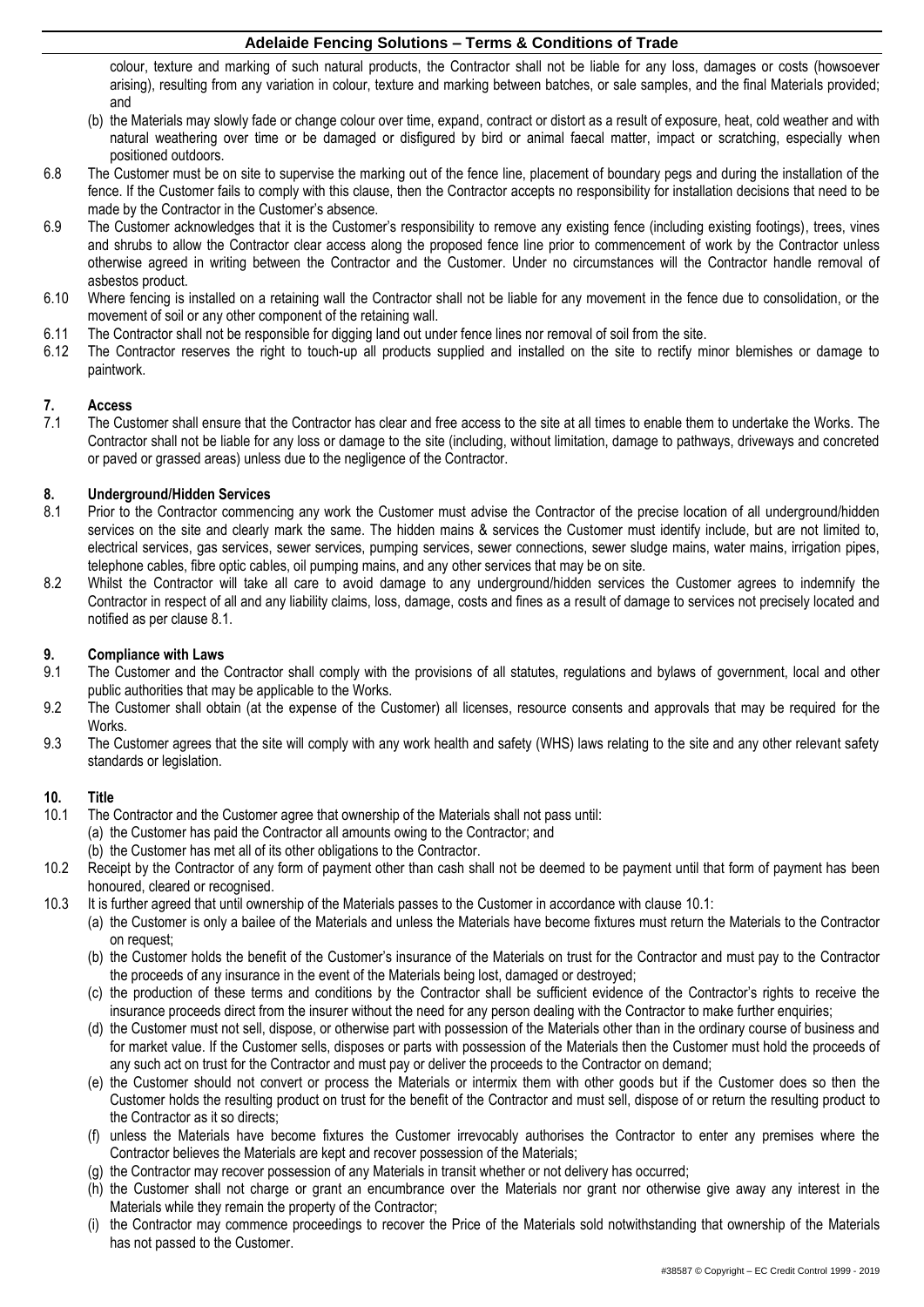# <span id="page-3-4"></span>**11. Personal Property Securities Act 2009 ("PPSA")**

- In this clause financing statement, financing change statement, security agreement, and security interest has the meaning given to it by the PPSA.
- 11.2 Upon assenting to these terms and conditions in writing the Customer acknowledges and agrees that these terms and conditions constitute a security agreement for the purposes of the PPSA and creates a security interest in all Materials and/or collateral (account) – being a monetary obligation of the Customer to the Contractor for Works – that have previously been supplied and that will be supplied in the future by the Contractor to the Customer.
- <span id="page-3-2"></span><span id="page-3-1"></span><span id="page-3-0"></span>11.3 The Customer undertakes to:
	- (a) promptly sign any further documents and/or provide any further information (such information to be complete, accurate and up-to-date in all respects) which the Contractor may reasonably require to:
		- (i) register a financing statement or financing change statement in relation to a security interest on the Personal Property Securities Register;
		- (ii) register any other document required to be registered by the PPSA; or
		- (iii) correct a defect in a statement referred to in clause  $11.3(a)(i)$  or  $11.3(a)(ii)$ ;
	- (b) indemnify, and upon demand reimburse, the Contractor for all expenses incurred in registering a financing statement or financing change statement on the Personal Property Securities Register established by the PPSA or releasing any Materials charged thereby;
	- (c) not register a financing change statement in respect of a security interest without the prior written consent of the Contractor;
	- (d) not register, or permit to be registered, a financing statement or a financing change statement in relation to the Materials and/or collateral (account) in favour of a third party without the prior written consent of the Contractor;
	- (e) immediately advise the Contractor of any material change in its business practices of selling the Materials which would result in a change in the nature of proceeds derived from such sales.
- 11.4 The Contractor and the Customer agree that sections 96, 115 and 125 of the PPSA do not apply to the security agreement created by these terms and conditions.
- <span id="page-3-3"></span>11.5 The Customer hereby waives its rights to receive notices under sections 95, 118, 121(4), 130, 132(3)(d) and 132(4) of the PPSA.<br>11.6 The Customer waives its rights as a grantor and/or a debtor under sections 142 and 1
- The Customer waives its rights as a grantor and/or a debtor under sections 142 and 143 of the PPSA.
- 11.7 Unless otherwise agreed to in writing by the Contractor, the Customer waives its right to receive a verification statement in accordance with section 157 of the PPSA.
- 11.8 The Customer shall unconditionally ratify any actions taken by the Contractor under clauses [11.3](#page-3-2) t[o 11.5.](#page-3-3)
- 11.9 Subject to any express provisions to the contrary (including those contained in this clause [11\)](#page-3-4), nothing in these terms and conditions is intended to have the effect of contracting out of any of the provisions of the PPSA.

# **12. Security and Charge**

- In consideration of the Contractor agreeing to supply the Materials, the Customer charges all of its rights, title and interest (whether joint or several) in any land, realty or other assets capable of being charged, owned by the Customer either now or in the future, to secure the performance by the Customer of its obligations under these terms and conditions (including, but not limited to, the payment of any money).
- 12.2 The Customer indemnifies the Contractor from and against all the Contractor's costs and disbursements including legal costs on a solicitor and own client basis incurred in exercising the Contractor's rights under this clause.

### <span id="page-3-5"></span>**13. Defects, Warranties and Returns, Competition and Consumer Act 2010 (CCA)**

- <span id="page-3-6"></span>13.1 The Customer must inspect all Materials on delivery (or the Works on completion) and must within forty-eight (48) hours of delivery notify the Contractor in writing of any evident defect/damage, shortage in quantity, or failure to comply with the description or quote. The Customer must notify any other alleged defect in the Materials/Works as soon as reasonably possible after any such defect becomes evident. Upon such notification the Customer must allow the Contractor to inspect the Materials or to review the Works provided.
- 13.2 Under applicable State, Territory and Commonwealth Law (including, without limitation the CCA), certain statutory implied guarantees and warranties (including, without limitation the statutory guarantees under the CCA) may be implied into these terms and conditions (**Non-Excluded Guarantees**).
- 13.3 The Contractor acknowledges that nothing in these terms and conditions purports to modify or exclude the Non-Excluded Guarantees.
- 13.4 Except as expressly set out in these terms and conditions or in respect of the Non-Excluded Guarantees, the Contractor makes no warranties or other representations under these terms and conditions including but not limited to the quality or suitability of the Materials/Works. The Contractor's liability in respect of these warranties is limited to the fullest extent permitted by law.
- 13.5 If the Customer is a consumer within the meaning of the CCA, the Contractor's liability is limited to the extent permitted by section 64A of Schedule 2.
- 13.6 If the Contractor is required to replace any Materials under this clause or the CCA, but is unable to do so, the Contractor may refund any money the Customer has paid for the Materials.
- 13.7 If the Contractor is required to rectify, re-supply, or pay the cost of re-supplying the Works under this clause or the CCA, but is unable to do so, then the Contractor may refund any money the Customer has paid for the Works but only to the extent that such refund shall take into account the value of Works and Materials which have been provided to the Customer which were not defective.
- 13.8 If the Customer is not a consumer within the meaning of the CCA, the Contractor's liability for any defect or damage in the Materials is:
	- (a) limited to the value of any express warranty or warranty card provided to the Customer by the Contractor at the Contractor's sole discretion;
		- (b) limited to any warranty to which the Contractor is entitled, if the Contractor did not manufacture the Materials;
		- (c) otherwise negated absolutely.
- <span id="page-3-7"></span>13.9 Subject to this clause [13,](#page-3-5) returns will only be accepted provided that:
	- (a) the Customer has complied with the provisions of clause [13.1;](#page-3-6) and
		- (b) the Contractor has agreed that the Materials are defective; and
		- (c) the Materials are returned within a reasonable time at the Customer's cost (if that cost is not significant); and
		- (d) the Materials are returned in as close a condition to that in which they were delivered as is possible.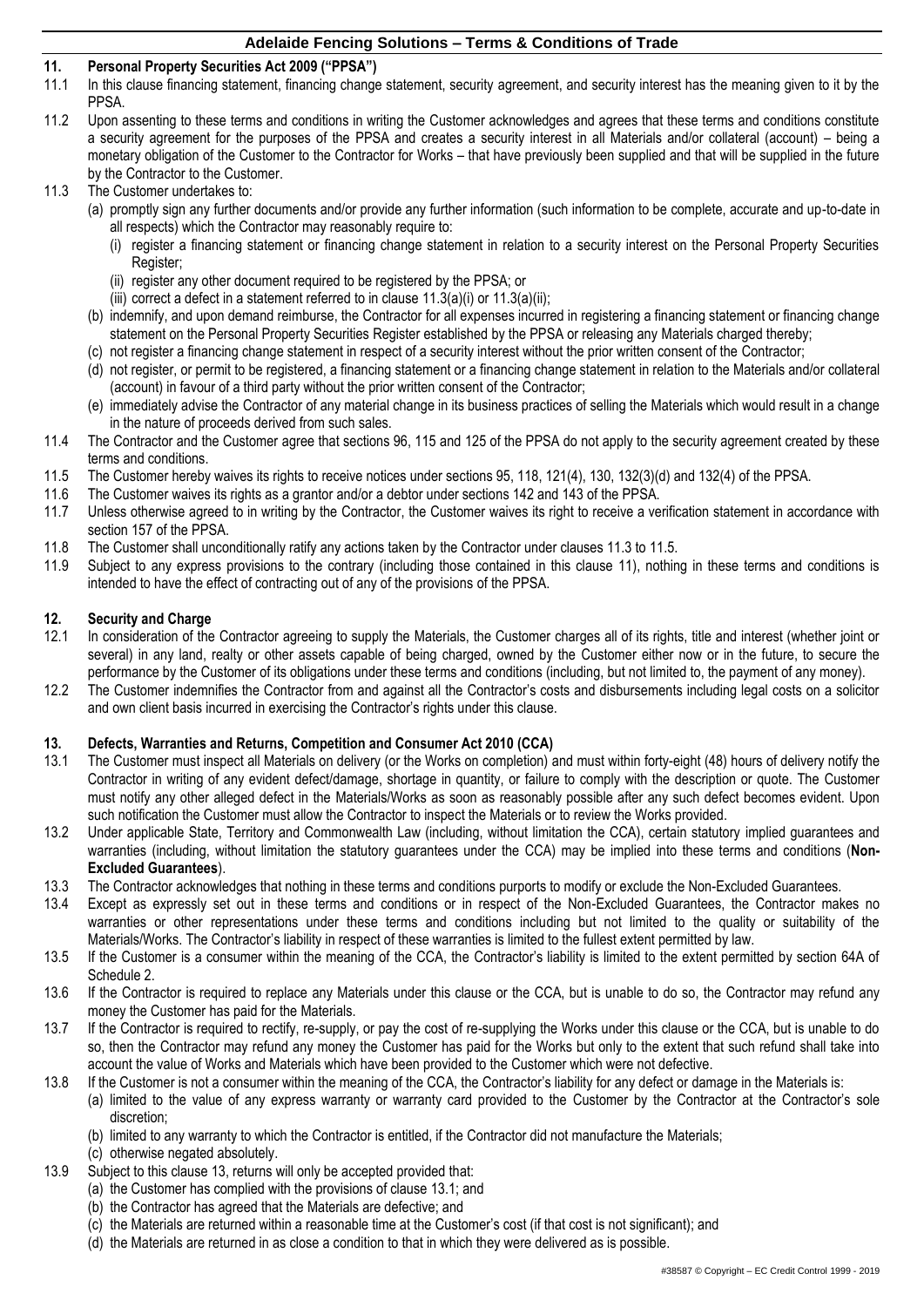- 13.10 Notwithstanding clauses [13.1](#page-3-6) to [13.9](#page-3-7) but subject to the CCA, the Contractor shall not be liable for any defect or damage which may be caused or partly caused by or arise as a result of:
	- (a) the Customer failing to properly maintain or store any Materials;
	- (b) the Customer using the Materials for any purpose other than that for which they were designed;
	- (c) the Customer continuing to use any Materials after any defect became apparent or should have become apparent to a reasonably prudent operator or user;
	- (d) interference with the Works by the Customer or any third party without the Contractor's prior approval;
	- (e) the Customer failing to follow any instructions or guidelines provided by the Contractor;
	- (f) fair wear and tear, any accident, or act of God.
- <span id="page-4-0"></span>13.11 In the case of second hand Material, unless the Customer is a consumer under the CCA, the Customer acknowledges that it has had full opportunity to inspect the second hand Materials prior to delivery and accepts them with all faults and that to the extent permitted by law no warranty is given by the Contractor as to the quality or suitability for any purpose and any implied warranty, statutory or otherwise, is expressly excluded. The Customer acknowledges and agrees that the Contractor has agreed to provide the Customer with the second hand Materials and calculated the Price of the second hand Materials in reliance of this clause [13.11.](#page-4-0)
- 13.12 Notwithstanding anything contained in this clause if the Contractor is required by a law to accept a return then the Contractor will only accept a return on the conditions imposed by that law.

### **14. Intellectual Property**

- 14.1 Where the Contractor has designed, drawn, written plans or a schedule of Works, or created any products for the Customer, then the copyright in all such designs, drawings, documents, plans, schedules and products shall remain vested in the Contractor, and shall only be used by the Customer at the Contractor's discretion. Under no circumstances may such designs, drawings and documents be used without the express written approval of the Contractor.
- 14.2 The Customer warrants that all designs, specifications or instructions given to the Contractor will not cause the Contractor to infringe any patent, registered design or trademark in the execution of the Customer's order and the Customer agrees to indemnify the Contractor against any action taken by a third party against the Contractor in respect of any such infringement.
- 14.3 The Customer agrees that the Contractor may (at no cost) use for the purposes of marketing any documents, designs, drawings, plans or products which the Contractor has created for the Customer.

### <span id="page-4-1"></span>**15. Default and Consequences of Default**

- 15.1 Interest on overdue invoices may accrue daily from the date when payment becomes due, until the date of payment, at a rate of two and a half percent (2.5%) per calendar month (and at the Contractor's sole discretion such interest shall compound monthly at such a rate) after as well as before any judgment.
- 15.2 If the Customer owes the Contractor any money the Customer shall indemnify the Contractor from and against all costs and disbursements incurred by the Contractor in recovering the debt (including but not limited to internal administration fees, legal costs on a solicitor and own client basis, the Contractor's contract default fee, and bank dishonour fees).
- 15.3 Further to any other rights or remedies the Contractor may have under this Contract, if a Customer has made payment to the Contractor, and the transaction is subsequently reversed, the Customer shall be liable for the amount of the reversed transaction, in addition to any further costs incurred by the Contractor under this claus[e 15](#page-4-1) where it can be proven that such reversal is found to be illegal, fraudulent or in contravention to the Customer's obligations under this Contract.
- 15.4 Without prejudice to the Contractor's other remedies at law the Contractor shall be entitled to cancel all or any part of any order of the Customer which remains unfulfilled and all amounts owing to the Contractor shall, whether or not due for payment, become immediately payable if:
	- (a) any money payable to the Contractor becomes overdue, or in the Contractor's opinion the Customer will be unable to make a payment when it falls due;
	- (b) the Customer has exceeded any applicable credit limit provided by the Contractor;
	- (c) the Customer becomes insolvent or bankrupt, convenes a meeting with its creditors or proposes or enters into an arrangement with creditors, or makes an assignment for the benefit of its creditors; or
	- (d) a receiver, manager, liquidator (provisional or otherwise) or similar person is appointed in respect of the Customer or any asset of the Customer.

### **16. Cancellation**

- 16.1 Without prejudice to any other remedies the Contractor may have, if at any time the Customer is in breach of any obligation (including those relating to payment) under these terms and conditions the Contractor may suspend or terminate the supply of Works to the Customer. The Contractor will not be liable to the Customer for any loss or damage the Customer suffers because the Contractor has exercised its rights under this clause.
- 16.2 The Contractor may cancel any contract to which these terms and conditions apply or cancel delivery of Works at any time before the Works are commenced by giving written notice to the Customer. On giving such notice the Contractor shall repay to the Customer any sums paid in respect of the Price, less any amounts owing by the Customer to the Contractor for Works already performed. The Contractor shall not be liable for any loss or damage whatsoever arising from such cancellation.
- 16.3 In the event that the Customer cancels the delivery of Works the Customer shall be liable for any and all loss incurred (whether direct or indirect) by the Contractor as a direct result of the cancellation (including, but not limited to, any loss of profits).
- 16.4 Cancellation of orders for products made to the Customer's specifications, or for non-stocklist items, will definitely not be accepted once production has commenced, or an order has been placed.

### **17. Privacy Policy**

<span id="page-4-2"></span>17.1 All emails, documents, images or other recorded information held or used by the Contractor is Personal Information, as defined and referred to in clause [17.3,](#page-5-0) and therefore considered Confidential Information. The Contractor acknowledges its obligation in relation to the handling,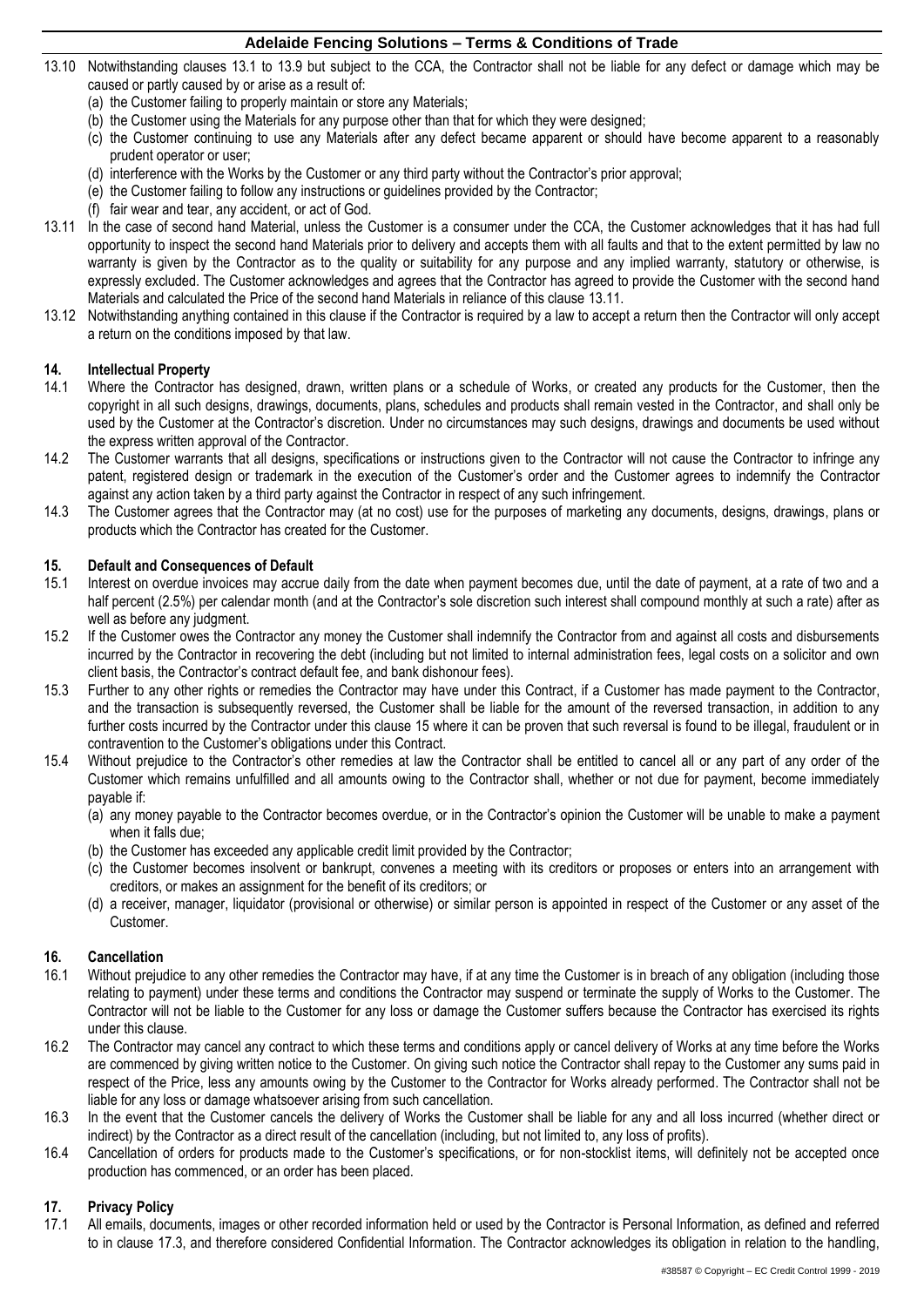use, disclosure and processing of Personal Information pursuant to the Privacy Act 1988 ("the Act") including the Part IIIC of the Act being Privacy Amendment (Notifiable Data Breaches) Act 2017 (NDB) and any statutory requirements, where relevant in a European Economic Area ("EEA"), under the EU Data Privacy Laws (including the General Data Protection Regulation "GDPR") (collectively, "EU Data Privacy Laws"). The Contractor acknowledges that in the event it becomes aware of any data breaches and/or disclosure of the Customer's Personal Information, held by the Contractor that may result in serious harm to the Customer, the Contractor will notify the Customer in accordance with the Act and/or the GDPR. Any release of such Personal Information must be in accordance with the Act and the GDPR (where relevant) and must be approved by the Customer by written consent, unless subject to an operation of law.

- 17.2 Notwithstanding clause [17.1,](#page-4-2) privacy limitations will extend to the Contractor in respect of Cookies where enquiries are made directly from the Contractor's website. The Contractor agrees to display reference to such Cookies and/or similar tracking technologies, such as pixels and web beacons (if applicable), such technology allows the collection of Personal Information such as the Customer's:
	- (a) IP address, browser, email client type and other similar details;
	- (b) tracking website usage and traffic; and
	- (c) reports are available to the Contractor when the Contractor sends an email to the Customer, so the Contractor may collect and review that information ("collectively Personal Information")

In order to enable / disable the collection of Personal Information by way of Cookies, the Customer shall have the right to enable / disable the Cookies first by selecting the option to enable / disable, provided on the website prior to proceeding with a purchase/order via the Contractor's website.

- <span id="page-5-0"></span>17.3 The Customer agrees for the Contractor to obtain from a credit reporting body (CRB) a credit report containing personal credit information (e.g. name, address, D.O.B, occupation, driver's license details, electronic contact (email, Facebook or Twitter details), medical insurance details or next of kin and other contact information (where applicable), previous credit applications, credit history) about the Customer in relation to credit provided by the Contractor.
- 17.4 The Customer agrees that the Contractor may exchange information about the Customer with those credit providers and with related body corporates for the following purposes:
	- (a) to assess an application by the Customer; and/or
	- (b) to notify other credit providers of a default by the Customer; and/or
	- (c) to exchange information with other credit providers as to the status of this credit account, where the Customer is in default with other credit providers; and/or
	- (d) to assess the creditworthiness of the Customer including the Customer's repayment history in the preceding two (2) years.
- 17.5 The Customer consents to the Contractor being given a consumer credit report to collect overdue payment on commercial credit.
- 17.6 The Customer agrees that personal credit information provided may be used and retained by the Contractor for the following purposes (and for other agreed purposes or required by):
	- (a) the provision of Works; and/or
	- (b) analysing, verifying and/or checking the Customer's credit, payment and/or status in relation to the provision of Works; and/or
	- (c) processing of any payment instructions, direct debit facilities and/or credit facilities requested by the Customer; and/or
	- (d) enabling the collection of amounts outstanding in relation to the Works.
- 17.7 The Contractor may give information about the Customer to a CRB for the following purposes:
	- (a) to obtain a consumer credit report;
	- (b) allow the CRB to create or maintain a credit information file about the Customer including credit history.
- 17.8 The information given to the CRB may include:
	- (a) Personal Information as outlined i[n 17.3](#page-5-0) above;
	- (b) name of the credit provider and that the Contractor is a current credit provider to the Customer;
	- (c) whether the credit provider is a licensee;
	- (d) type of consumer credit;
	- (e) details concerning the Customer's application for credit or commercial credit (e.g. date of commencement/termination of the credit account and the amount requested);
	- (f) advice of consumer credit defaults, overdue accounts, loan repayments or outstanding monies which are overdue by more than sixty (60) days and for which written notice for request of payment has been made and debt recovery action commenced or alternatively that the Customer no longer has any overdue accounts and the Contractor has been paid or otherwise discharged and all details surrounding that discharge(e.g. dates of payments);
	- (g) information that, in the opinion of the Contractor, the Customer has committed a serious credit infringement;
	- (h) advice that the amount of the Customer's overdue payment is equal to or more than one hundred and fifty dollars (\$150).
- 17.9 The Customer shall have the right to request (by e-mail) from the Contractor:
	- (a) a copy of the Personal Information about the Customer retained by the Contractor and the right to request that the Contractor correct any incorrect Personal Information; and
	- (b) that the Contractor does not disclose any Personal Information about the Customer for the purpose of direct marketing.
- 17.10 The Contractor will destroy Personal Information upon the Customer's request (by e-mail) or if it is no longer required unless it is required in order to fulfil the obligations of this Contract or is required to be maintained and/or stored in accordance with the law.
- 17.11 The Customer can make a privacy complaint by contacting the Contractor via e-mail. The Contractor will respond to that complaint within seven (7) days of receipt and will take all reasonable steps to make a decision as to the complaint within thirty (30) days of receipt of the complaint. In the event that the Customer is not satisfied with the resolution provided, the Customer can make a complaint to the Information Commissioner at www.oaic.gov.au.

# **18. Building and Construction Industry Security of Payments Act 2009**

- 18.1 At the Contractor's sole discretion, if there are any disputes or claims for unpaid Materials and/or Works then the provisions of the Building and Construction Industry Security of Payments Act 2009 may apply.
- 18.2 Nothing in this agreement is intended to have the effect of contracting out of any applicable provisions of the Building and Construction Industry Security of Payments Act 2009 of South Australia, except to the extent permitted by the Act where applicable.